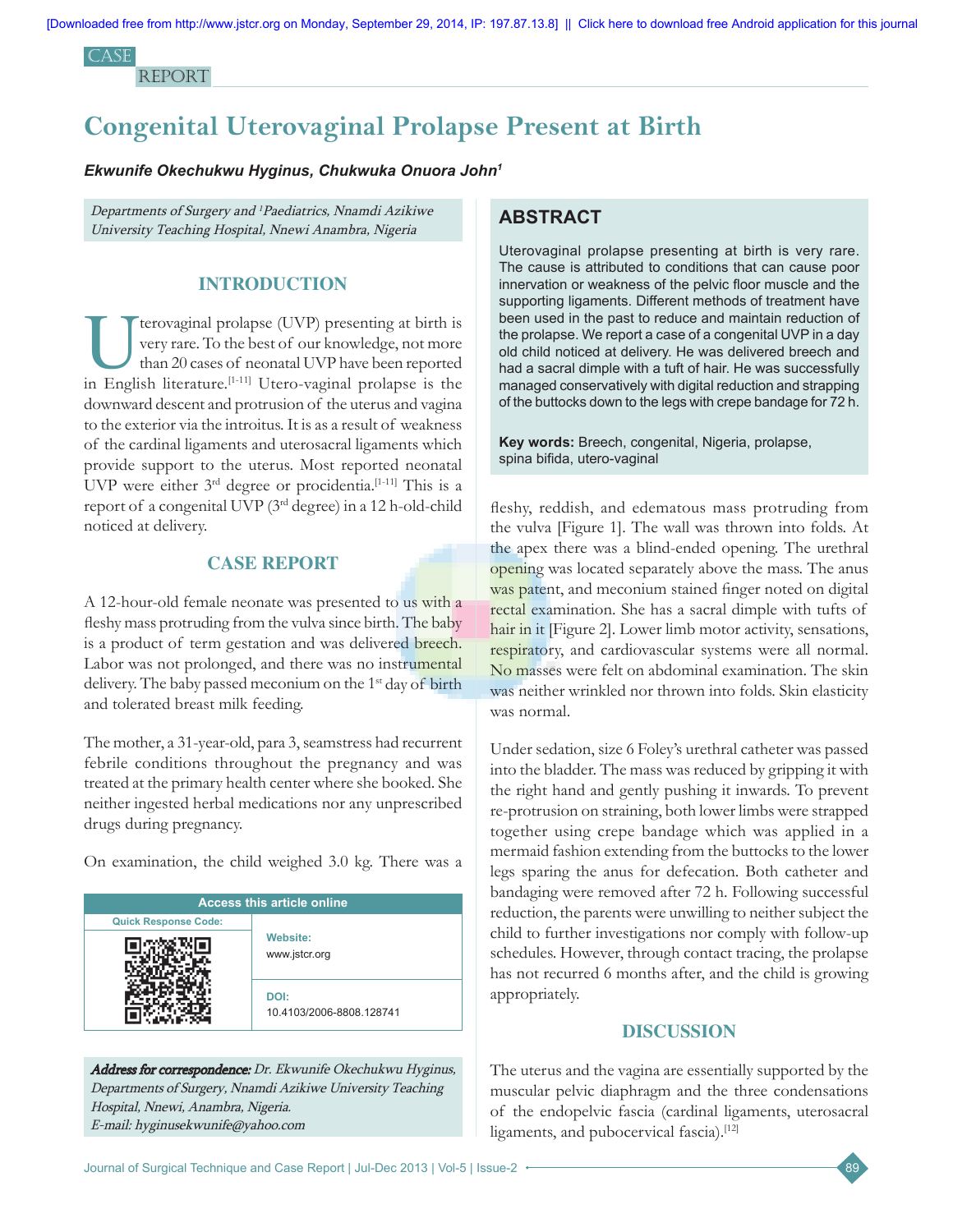Hyginus and John: Congenital utero-vaginal prolapse



**Figure 1:** Uterovaginal prolapse at birth

Congenital UVP usually results from the weakness of the pelvic muscular support and the ligaments. This may be secondary to either congenital weakness in the pelvic musculature or defects in innervation. In adults the uterovaginal junction is angulated with the uterus lying almost horizontal to the muscular pelvic diaphragm. In the fetus and the neonate there is minimal or no angulation and the orientation is almost vertical, as the true pelvis is not well-formed yet and the pelvic organs are essentially abdominal. Hence, raised intra-abdominal pressure as occurs during prolonged breech delivery is transmitted straight down the uterus and out through the vagina and introitus. This becomes pronounced if the pelvic muscle is weak and the ligaments stretched.

However, the etiology of congenital UVP is not well-established. Most of the few reported cases were often associated with some identifiable risk factors [Table 1]. Spina bifida, especially myelomeningocele is the most common risk factor (85% of cases).<sup>[1-4]</sup> Occult spina bifida as occurred in the index patient is not common.

Defective innervations of the pelvic floor muscle in meningomyelocele may lead to weakened support of the uterus and vagina. The rise in fetal intra-abdominal pressure during breech delivery stretches the pelvic floor muscle and the ligaments thus increasing the risk of prolapse. Our patient had features of occult spina bifida and was delivered breech. Congenital UVP is also seen in neonates with congenital cutis laxa.<sup>[5]</sup> This is a genetic disorder characterized by generalized loose and redundant skin with reduced elasticity. Inheritance can be autosomal dominant, autosomal recessive, or X-linked.<sup>[13]</sup> The babies present with loose lax skin with reduced elastic recoil. Hernias and rectal prolapse are common associations in this condition. The index patient did not clinically manifest any skin abnormality.



**Figure 2:** Sacral dimple with tuft of hair

## **Table 1: Risk factors associated with congenital uterovaginal prolapse**

| Myelomeningocoele                 |
|-----------------------------------|
| Congenital cutis laxa             |
| Prolonged breech delivery         |
| Post excision for sacral teratoma |
| Prematurity                       |
|                                   |

Early treatment of prolapse is important to prevent injury and metaplasia of the endometrial lining from prolonged exposure. This possibly may affect fertility later in life. Several modalities which can be either conservative or operative have been used in the treatment of genital prolapse in the neonates. Most authors favor initial digital reduction and conservative management.<sup>[1,6,9,10]</sup> From the reviewed case reports, conservative management has a success rate of more than 90%, though long-term outcome could not be ascertained yet. The major challenge after the initial digital reduction is the recurrence of prolapse once the intra-abdominal pressure rises during crying or straining. Different authors have overtime evolved different methods of solving this. These methods include the use of various forms of pessaries,  $[1,14]$  vaginal tampons,  $[6]$  use of a two-way catheter partially inflated in the vagina to prevent recurrence of reduced prolapse,[9] purse string suturing of vaginal wall with 2-0 catgut,<sup>[4]</sup> and even temporary fusion of the labia.[11] Baskaran *et al*., reported a successful outcome with purse string suturing of the vaginal wall in two rows in a neonate with myelomeningocele.<sup>[4]</sup>

With the resolution of the edema, reduction in the maternal derived estrogen level, the uterus becomes fixed in the normal position in most infants. However, the use of foreign agents can be complicated with cervicitis and vaginitis.[9] Surgical procedures like uterine ventrosuspension, sling, sacral cervicopexy, or abdominal sacrocolpopexy have also been used in recalcitrant cases.<sup>[7]</sup>